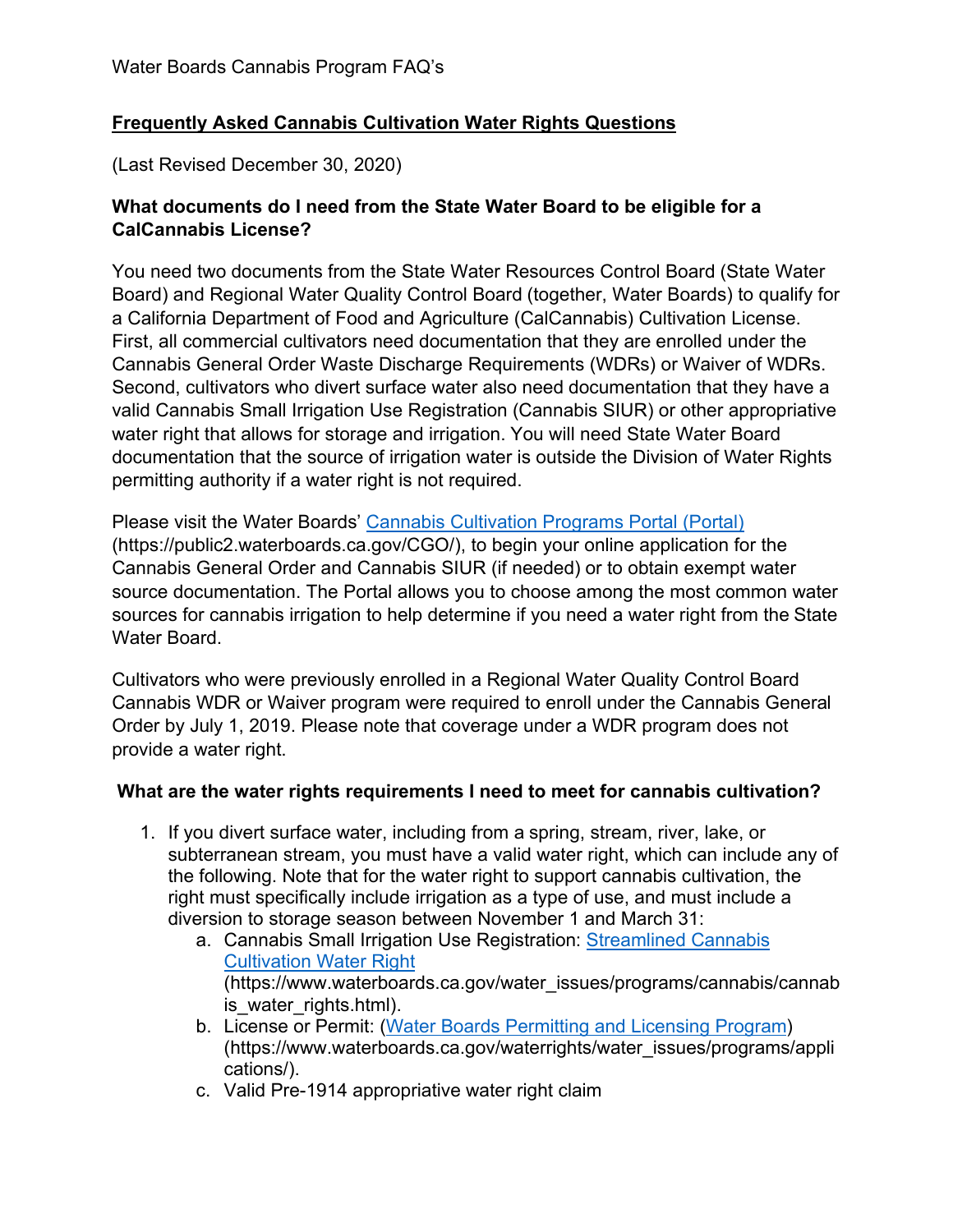Water Boards Cannabis Program FAQ's

2. You need to comply with the [Cannabis Cultivation Policy –](https://www.waterboards.ca.gov/water_issues/programs/cannabis/docs/policy/final_cannabis_policy_with_attach_a.pdf) Principles and [Guidelines for Cannabis Cultivation \(Cannabis Policy\)](https://www.waterboards.ca.gov/water_issues/programs/cannabis/docs/policy/final_cannabis_policy_with_attach_a.pdf) (https://www.waterboards.ca.gov/water\_issues/programs/cannabis/docs/policy/fin al cannabis policy with attach a.pdf).

### **How much does a Cannabis Small Irrigation Use Registration water right cost?**

A Cannabis SIUR filing fee is \$750.00 at the time of registration, and an additional \$750.00 fee each subsequent year. For applicants with onstream reservoirs, the filing fee is \$4750 at the time of registration, and an additional \$1000 fee each subsequent year. We accept payment by check, cashier's check, money order, and electronic debit. For more information, please visit the [Water Rights Fees Webpage](https://www.waterboards.ca.gov/resources/fees/water_rights/) (https://www.waterboards.ca.gov/resources/fees/water\_rights/).

## **What time of year will I be allowed to divert water from a stream?**

In accordance with the current version of the Cannabis Policy, commercial cannabis cultivators may be able to divert and store surface water from November 1 through March 31, but only if minimum streamflow criteria are met. Cultivators cannot divert surface water from April 1 through October 31 (forbearance season). Instead, you must irrigate using stored water that was diverted during the diversion season. Prior to diverting on any given day, cultivators are required to check the [Online Cannabis](https://www.waterboards.ca.gov/water_issues/programs/cannabis/online_mapping_tool.html)  [Compliance Gage Mapping Tool](https://www.waterboards.ca.gov/water_issues/programs/cannabis/online_mapping_tool.html)

(https://www.waterboards.ca.gov/water\_issues/programs/cannabis/online\_mapping\_tool .html).

### **I have a riparian water right and divert directly from a stream. Is there anything else I need to do?**

Yes, you must file for your Cannabis SIUR or find an alternate water source for cultivation. The Cannabis Policy prohibits dry season (April 1 through October 31 or later) diversions for commercial cannabis cultivation. Riparian water rights are a type of right that do not allow for storage; the Cannabis Policy prohibits surface water diversions for cannabis cultivation during specific times of the year, even if you have a riparian right that could be used for irrigation of other types of crops. Therefore, you need to obtain a Cannabis SIUR or other valid appropriative water right that allows you to divert and store water in the winter for irrigation in the dry season.

Please note that Cannabis SIURs are not available in all watersheds. For example, if your Point of Diversion (POD) is on a fully appropriated stream (when there is no longer water available for diversion and use) during the diversion season, water may not be available to issue new water rights. Likewise, state law prohibits surface water diversion for cannabis cultivation on Wild and Scenic Rivers (see question below).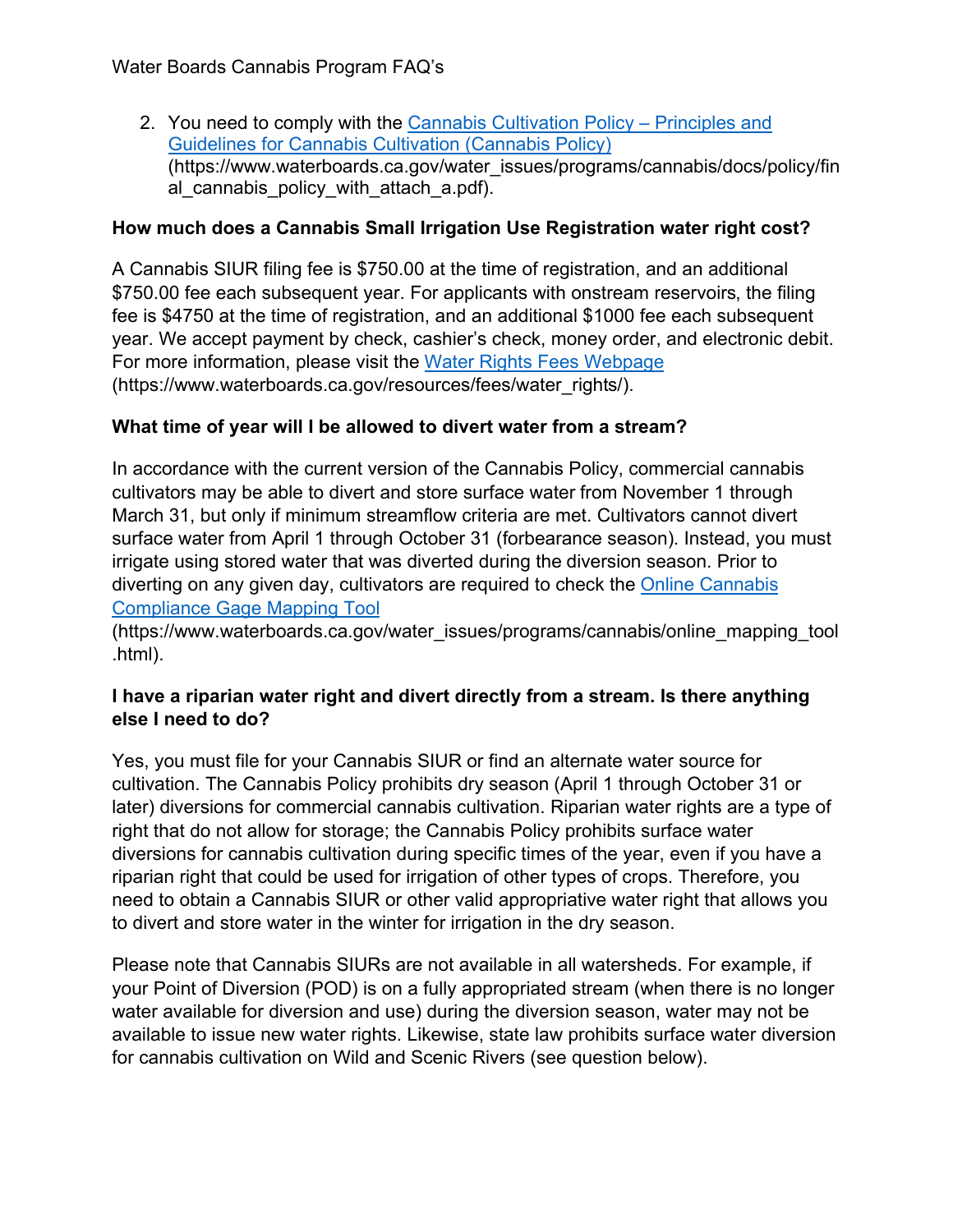## **I went to the Water Boards Cannabis Cultivation Programs Portal and was informed that my site is not eligible for a Cannabis SIUR because it is on a Wild and Scenic River. What can I do?**

You are not eligible for a Cannabis SIUR if your Point of Diversion (POD) is proposed to be on the main stem of a Wild and Scenic River. This applies to both California or Federally designated Wild and Scenic Rivers. However, you may be eligible if your POD is on a tributary to the Wild and Scenic River. If it is not possible to move the POD, then you need to assess whether an alternative water source is feasible.

## **The Portal asks if I have a water right I can use for cannabis cultivation. Is my Initial Statement of Diversion and Use (ISDU) a water right?**

No. Your ISDU (or supplemental statement of diversion and use) is a form indicating that you are claiming a riparian water right. You need a Cannabis SIUR or other valid appropriative water right to divert and store water for cannabis irrigation. Please see the question above about riparian water rights.

## **The Portal said my diversion is on a Fully Appropriated Stream. Can I still receive a Cannabis SIUR?**

Unfortunately, if your proposed water source is on a Fully Appropriated Stream (FAS) during the diversion season (or on a year-round FAS), you will not be eligible for a Cannabis SIUR. Unlike a Wild and Scenic River, a FAS system includes the main stem stream AND all tributaries to it where hydraulic continuity exists. You will need to obtain a different water source to cultivate commercial cannabis.

## **I already have an appropriative water right permit or license. Can I use it for cannabis cultivation?**

An existing water right permit or license may be used, but irrigation must be listed as a purpose of use. Your existing water right must also allow for diversion to storage overlapping with the Cannabis Policy diversion season – November 1 through March 31. You will need to file and obtain an approved Change Petition to formally change your purpose of use if irrigation is not included. To file a Change Petition, please contact the [Water Rights Petitions Program](https://www.waterboards.ca.gov/waterrights/water_issues/programs/petitions/)

(https://www.waterboards.ca.gov/waterrights/water\_issues/programs/petitions/).

## **I have an onstream pond (or dam). Can I use it to divert water for cannabis irrigation?**

No new onstream ponds will be permitted for cannabis irrigation. Additional information regarding onstream reservoirs can be found in Attachment A, Section 2, Requirement #79 of the Cannabis Policy. Existing onstream ponds may be used to divert and store water for cannabis irrigation ONLY if any of the following conditions are met: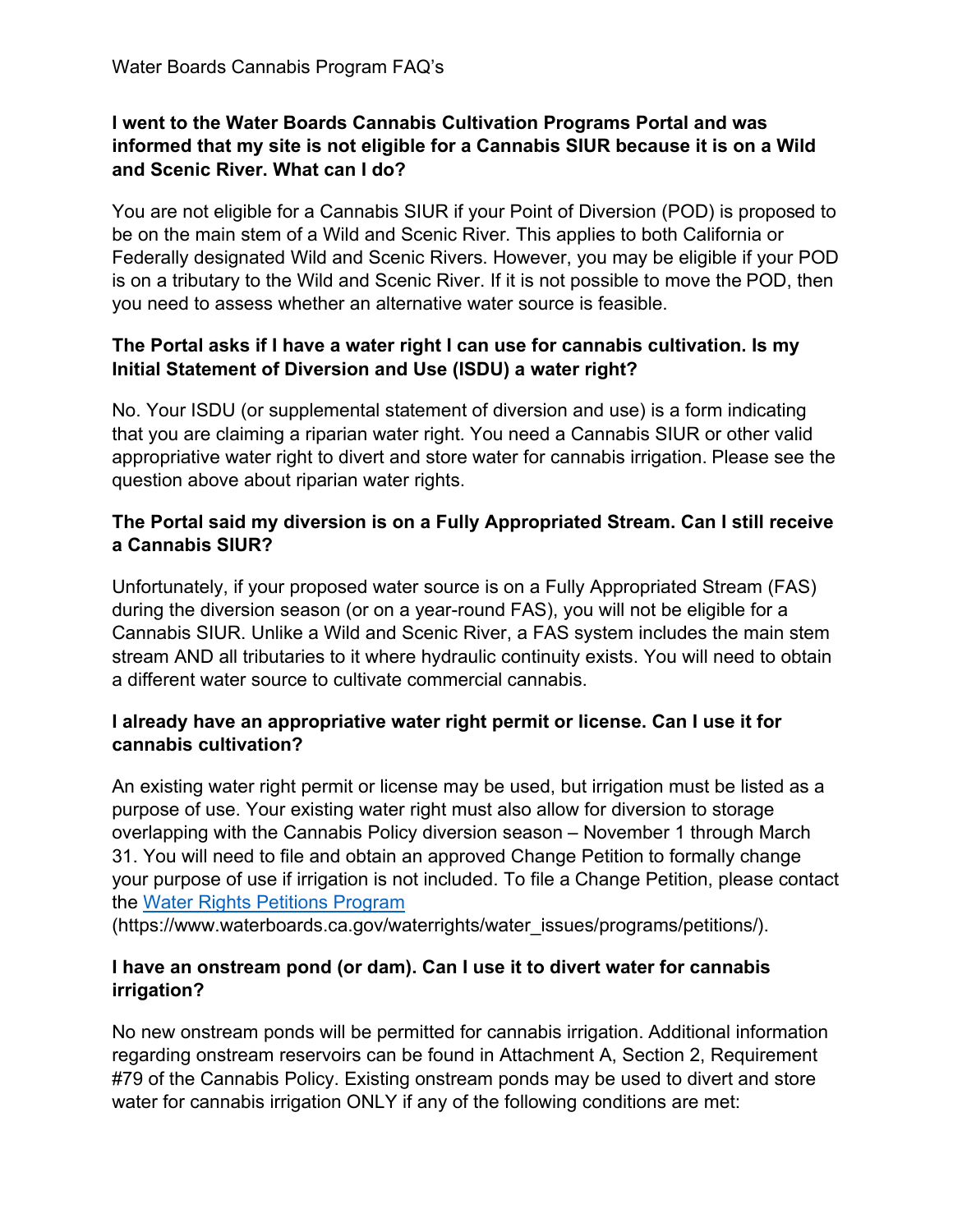- 1. The cannabis cultivator has an existing water right with irrigation as a designated use, issued prior to October 31, 2017, that authorizes use of an onstream storage reservoir.
- 2. The cannabis cultivator obtains an appropriative water right permit with irrigation as a designated use prior to diverting water into an onstream storage reservoir for cannabis cultivation. Cannabis cultivators with a pending application or an unpermitted onstream storage reservoir shall not divert for cannabis cultivation until the cannabis cultivator has obtained a valid water right.
	- a. Cannabis cultivators with an unpermitted reservoir that existed prior to October 1, 2016 may file for a Cannabis SIUR and must accept conditions imposed by the Deputy Director (or designee) and CDFW before or after issuance of the Cannabis SIUR as part of the determinations to ensure any modifications and ongoing operation of the onstream reservoir are protective of water quality and aquatic resources.
	- b. The reservoir must have existed prior to July 19, 2006 on Class I or Class II streams in the North Coast Instream Flows Policy Area, which includes all surface waters discharging to the Pacific Ocean from the mouth of the Mattole River, south to San Francisco, and coastal streams entering northern San Pablo Bay. For more information, please visit the [Instream](https://www.waterboards.ca.gov/waterrights/water_issues/programs/instream_flows/)  [Flows Policy webpage](https://www.waterboards.ca.gov/waterrights/water_issues/programs/instream_flows/)

(https://www.waterboards.ca.gov/waterrights/water\_issues/programs/instr eam\_flows/).

# **Where should I store water diverted during the winter?**

We recommend that you store water in properly installed aboveground tanks (such as high-density polyethylene), or in a permitted offstream pond, if conditions allow. Consider hiring a professional engineer, geologist, or other qualified professional to assist you.

## **I have multiple sources of supply for my cannabis cultivation (such as a spring and a well). What do I need to do?**

In the Portal, you need to properly select all water sources with which you plan to irrigate your cannabis grow. The Portal will provide you with the next steps to complete if you need a Cannabis SIUR for your water source. If you are unsure which water source category you are in, or the technical and regulatory aspects of your diversion, consider hiring a professional engineer, geologist, or other qualified professional to assist you. Review the water source questions below for further information.

### **I have a groundwater well. What do I need to do?**

1. State Water Board does not have permitting or reporting authority over groundwater in most cases, but there are some exceptions. You need to submit your well log (also known as well completion report) to CalCannabis as part of your cannabis cultivation application. You will also need documentation that the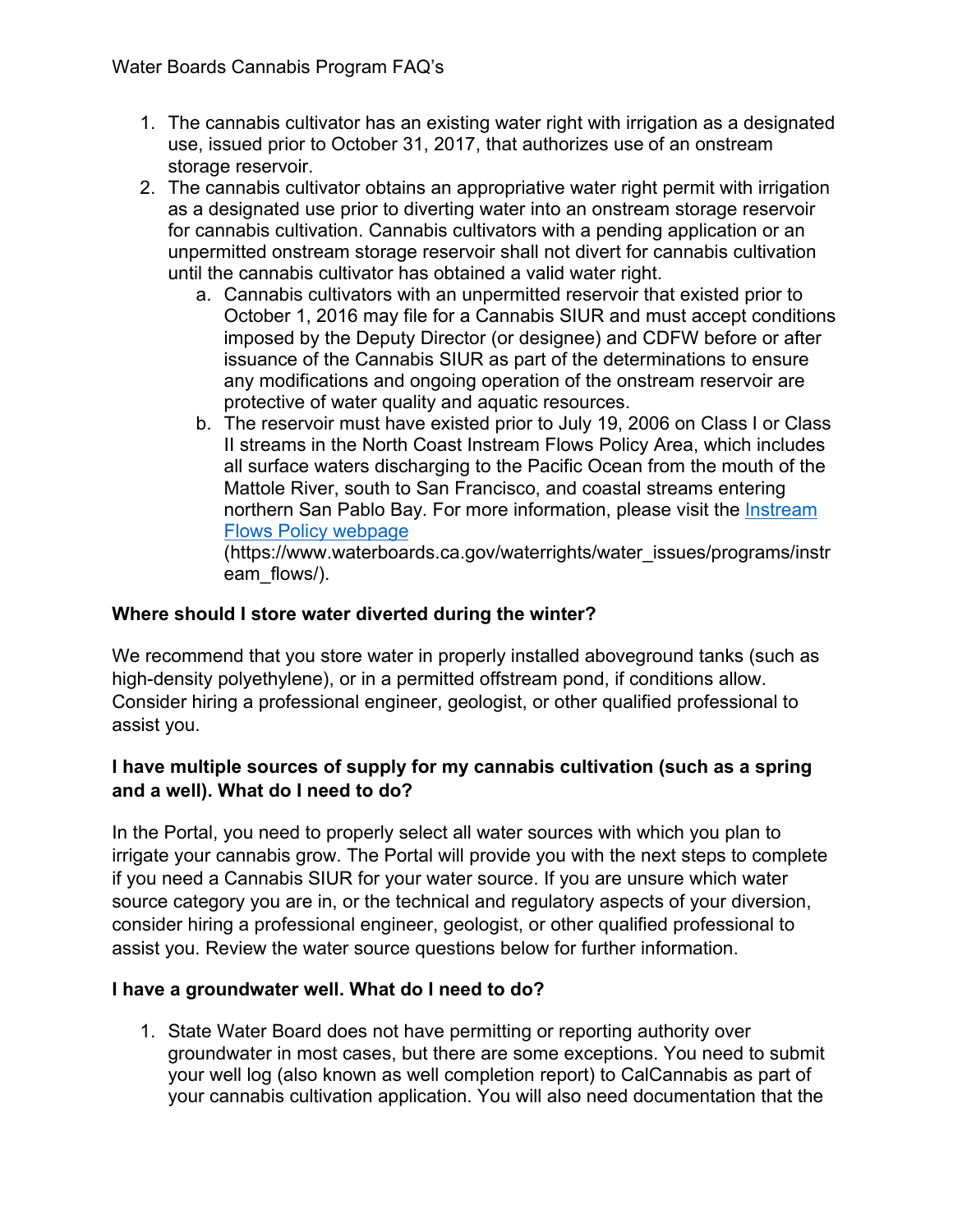State Water Board has reviewed your water source through the Portal. If you do not have a well log, you may be able to obtain it by contacting the Department of [Water Resources \(DWR\)](https://water.ca.gov/Programs/Groundwater-Management/Wells/Well-Completion-Reports) (https://water.ca.gov/Programs/Groundwater-Management/Wells/Well-Completion-Reports) or your county office responsible for issuing well drilling permits (usually Environmental Health office). If you cannot obtain your well log from DWR or county, you need to obtain a letter from DWR stating that no well log exists for your well.

- 2. For additional information see [CalCannabis' Reference Guide for Application](https://www.cdfa.ca.gov/calcannabis/documents/ApplicationAttachmentsReferenceGuide.pdf)  [Attachments.](https://www.cdfa.ca.gov/calcannabis/documents/ApplicationAttachmentsReferenceGuide.pdf) (https://www.cdfa.ca.gov/calcannabis/documents/ApplicationAttachmentsReferen ceGuide.pdf).
- 3. Determine if your well extracts from a subterranean stream. Subterranean streams are bodies of water that flow in the subsurface through known and definite channels. Subterranean streams are subject to Water Board permitting and reporting authority. That is, we treat subterranean streams like surface water and you need to submit an SIUR through our Portal.
- 4. If you are subject to the Groundwater Recordation Program (that is, if you extract 10 acre-feet from a single well or more than 25 acre-feet total from multiple wells per year from a groundwater well in Los Angeles, Riverside, San Bernardino, or Ventura Counties) you need to report your water use. For more information, please visit the [Groundwater Recordation Program](https://www.waterboards.ca.gov/waterrights/water_issues/programs/groundwater_recordation/) (https://www.waterboards.ca.gov/waterrights/water\_issues/programs/groundwate r\_recordation/).
- 5. All cannabis diversions are subject to California Department of Fish and Wildlife's (CDFW) Lake and Streambed Alteration (LSA) permitting authority. If CDFW finds that your groundwater well diversion is hydrologically connected to surface water and has the potential to impact surface flows, you may need to submit additional information to both CDFW and Water Boards. In general, the definition of hydrologic connectivity is broader than the definition of a subterranean stream. For more information about the LSA Program, please visit [CDFW's Lake and](https://wildlife.ca.gov/Conservation/LSA/Cannabis-Cultivation)  [Streambed Alteration Program Webpage](https://wildlife.ca.gov/Conservation/LSA/Cannabis-Cultivation)

(https://www.wildlife.ca.gov/Conservation/LSA/Cannabis-Cultivation).

### **I have a seep well. Do I need a water right?**

A seep well is a type of surface water diversion that includes a shallow excavation near a surface water course that is hydrologically connected to that water course (stream, river, pond or lake, or other water feature). The water from the water table seeps through the earth and into the shallow excavation. You should notify CDFW of your diversion first, then obtain a Cannabis SIUR to divert and store water. You may not be eligible for a Cannabis SIUR if your seep well diverts from the main stem of a Wild and Scenic River or is on a Fully Appropriated Stream.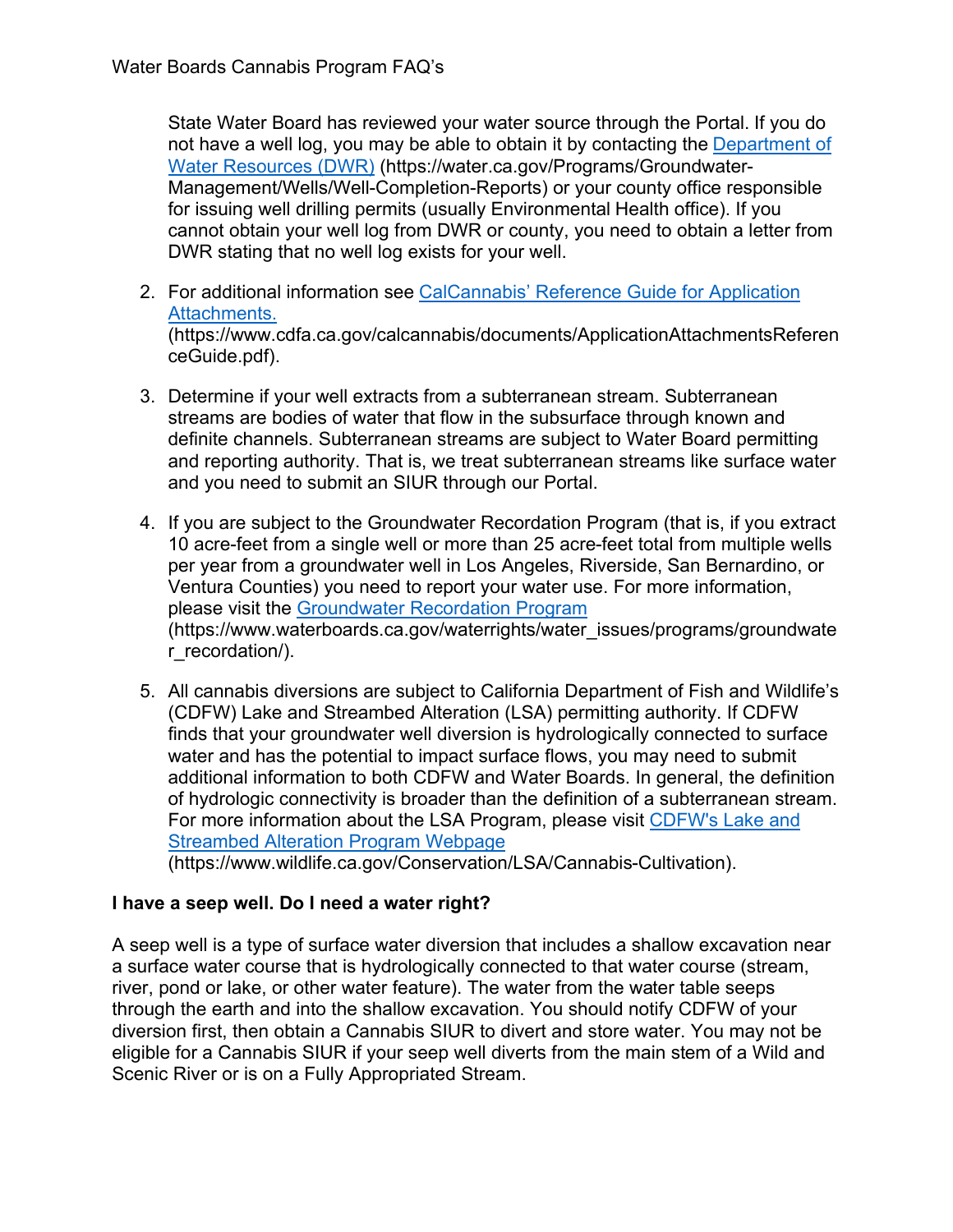#### **I have a spring on my property. Is that OK to use as my cannabis cultivation water source?**

- 1. Most springs overflow, at some point during the year, into a channel that eventually flows off the property on which it is located. If your spring flows off your property at any time during the year (or you are uncertain), you need a water right and should file for a Cannabis SIUR through the Portal.
- 2. If your spring does not flow off your property at any time during any year and you divert less than 25 acre-feet per year, the spring may qualify as a fully contained spring. Fully contained springs do not flow off a person's property or into a channel that flows off the property, including wet years or after periods of heavy rain. The Cannabis Policy allows cultivators to request an exemption from the forbearance period and certain flow requirements if the spring being used for cannabis cultivation meets a set of pre-determined conditions. This exemption request is submitted through the Portal when you apply for a Cannabis SIUR. Visit the [Fully Contained Springs Exemption Process page](https://www.waterboards.ca.gov/water_issues/programs/cannabis/fully_contained_springs.html) (https://www.waterboards.ca.gov/water\_issues/programs/cannabis/fully\_containe d\_springs.html) for the technical information you need to submit to the State Water Board to document a fully contained spring and request an exemption.

#### **I would like to collect rainwater. What do I need to do?**

- 1. Rainwater or storm water runoff is legal to capture before it enters a channel, ditch, stream, lake or other water body. The term for rainwater runoff that has not yet entered a surface water body or channel is "sheet flow". The Cannabis Policy supports rainwater harvesting practices that collect water without creating significant modifications to the drainage area. One example of a viable rainwater capture approach is to direct runoff from a building roof into a cistern or tank for later irrigation use.
- 2. If sheet flow channelizes or causes erosion rills before entering your pond, you are diverting from a stream with an onstream dam. Please refer to the question above regarding onstream ponds (dams) for more information.
- 3. If sheet flow does not channelize before entering your pond OR you use a rooftop rainwater catchment system, you will need to obtain documentation that the State Water Board has reviewed your exempt water source through the Portal. However, you will need to submit the total area of your rainwater catchment footprint and total storage capacity to CalCannabis. You still need to apply for coverage under the Cannabis General Order if you cultivate commercial cannabis. Since it is difficult to accurately assess channelization, you should consider hiring a professional engineer, geologist, or other qualified consultant to assist you. For additional information see CalCannabis' Reference Guide for the Application Attachments.